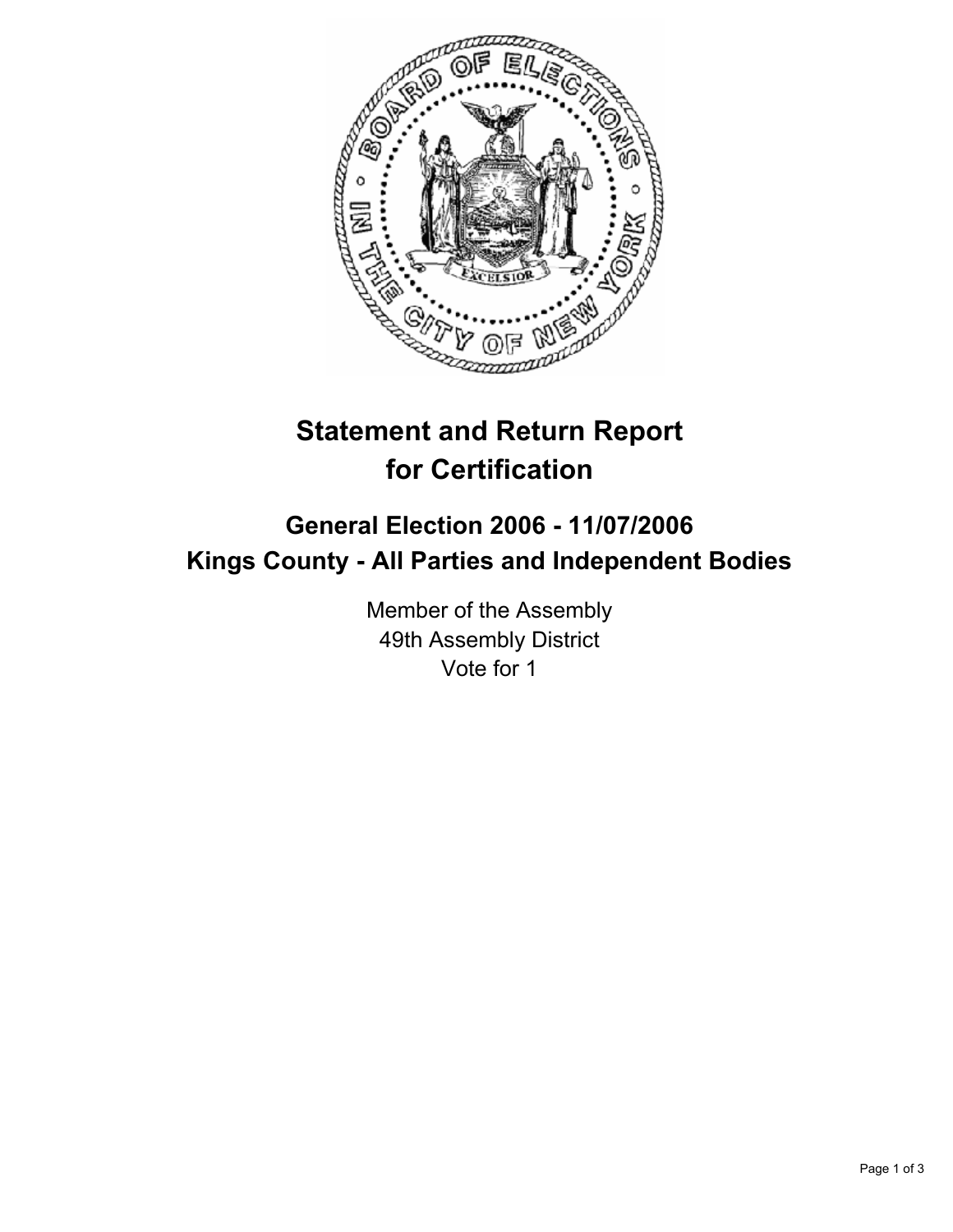

## **Assembly District 49**

| PUBLIC COUNTER                        | 11,511 |
|---------------------------------------|--------|
| <b>EMERGENCY</b>                      | 0      |
| ABSENTEE/MILITARY                     | 267    |
| AFFIDAVIT                             | 136    |
| <b>Total Ballots</b>                  | 11,972 |
| LUCRETIA REGINA-POTTER (REPUBLICAN)   | 2,373  |
| PETER J ABBATE JR. (DEMOCRATIC)       | 7,413  |
| LUCRETIA REGINA-POTTER (CONSERVATIVE) | 364    |
| PETER J ABBATE JR. (WORKING FAMILIES) | 471    |
| <b>JACK PURVIN (WRITE-IN)</b>         |        |
| <b>Total Votes</b>                    | 10,622 |
| Unrecorded                            | 1.350  |